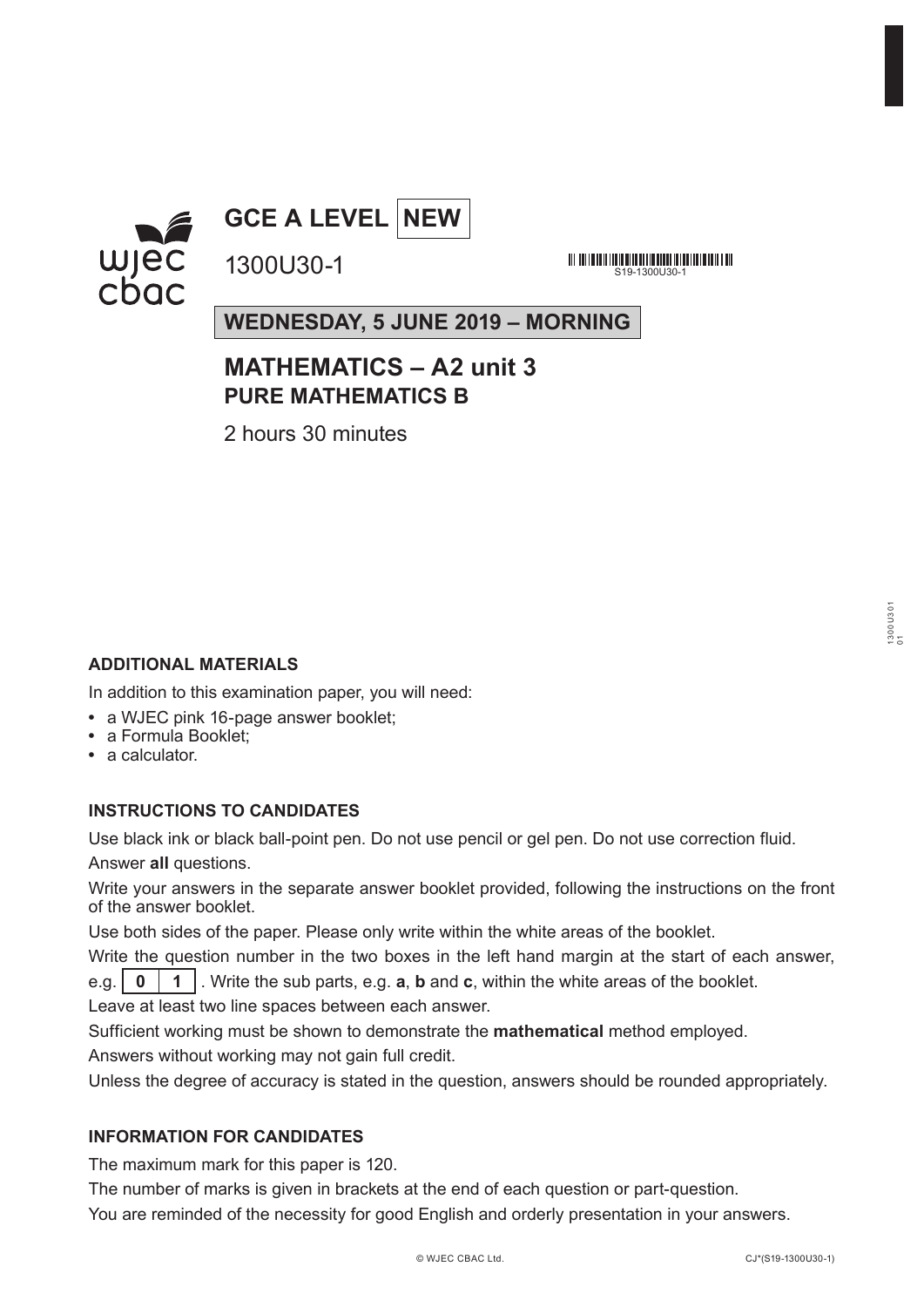2

#### **Reminder**: *Sufficient working must be shown to demonstrate the mathematical method employed.*

$$
\begin{array}{|c|c|c|c|c|}\n\hline\n\text{0} & \text{1} & \text{a} \\
\hline\n\text{0} & \text{1} & \text{a} \\
\hline\n\end{array}\n\text{ Express } \frac{9}{(x-1)(x+2)^2} \text{ in terms of partial fractions.}
$$

**b)** Find 
$$
\int \frac{9}{(x-1)(x+2)^2} dx
$$
. [3]

Expand  $\frac{4-x}{\sqrt{1+2x}}$  in ascending powers of *x* up to and including the term in  $x^3$ . State the range of values of  $x$  for which the expansion is valid.  $[6]$ **0 2**  $1 + 2x$ 



- The *n*th term of a number sequence is denoted by  $x_n$ . The  $(n + 1)$ th term is defined by  $x_{n+1} = 4x_n - 3$  and  $x_3 = 113$ .
- **a)** Find the values of  $x_2$  and  $x_1$ . [2]
- **b)** Determine whether the sequence is an arithmetic sequence, a geometric sequence or neither. Give reasons for your answer. or neither. Give reasons for your answer.

0  $|4$ 

**a)** Express  $5\sin x - 12\cos x$  in the form  $R\sin(x - \alpha)$ , where  $R > 0$  and  $0^\circ < \alpha < 90^\circ$ . [3]

- **b)** Find the minimum value of  $\frac{4}{5 \sin x 12 \cos x + 15}$ . [2]  $5\sin x - 12\cos x + 15$
- **c)** Solve the equation

$$
5\sin x - 12\cos x + 3 = 0
$$

for values of 
$$
x
$$
 between  $0^\circ$  and  $360^\circ$ . [4]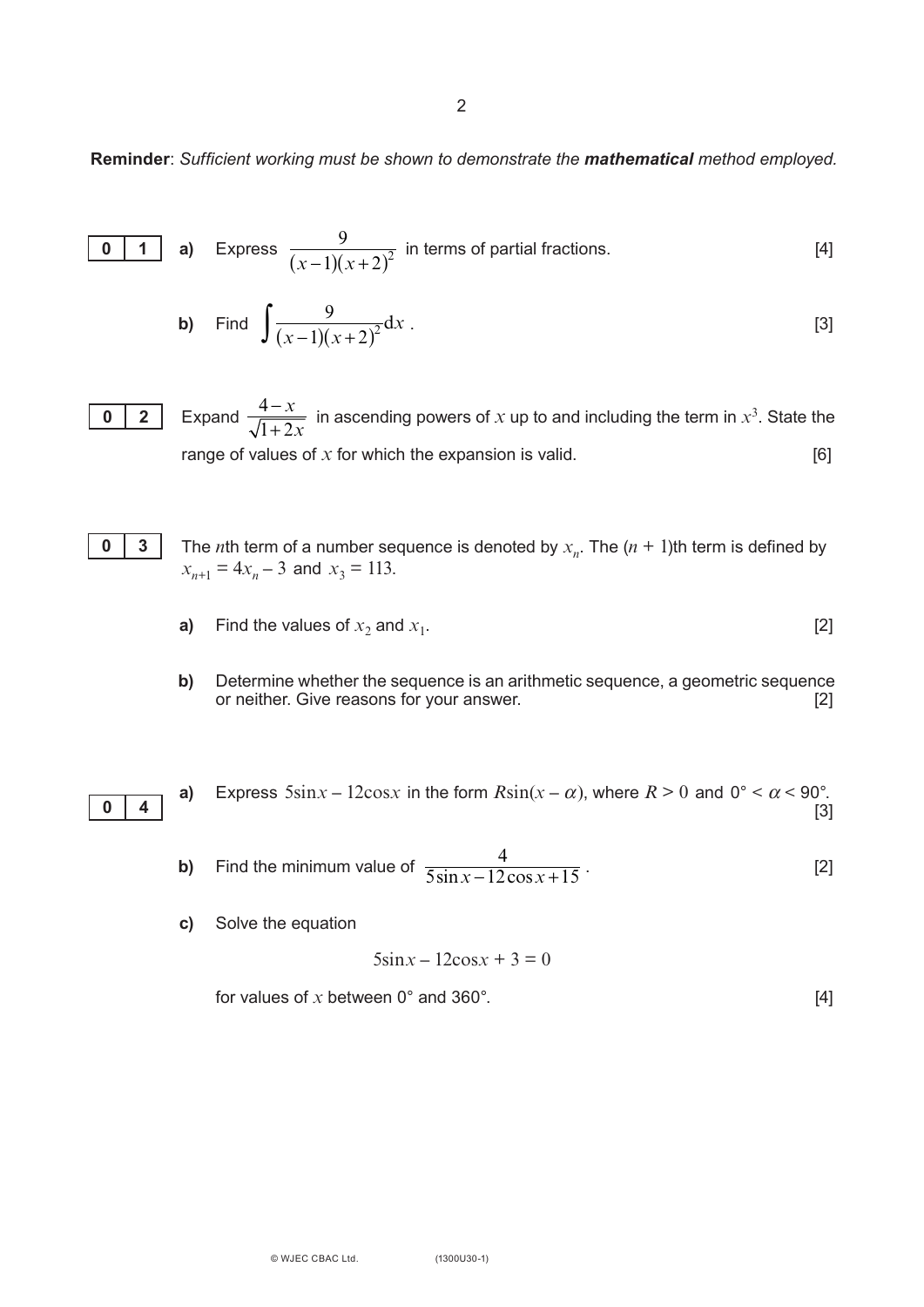3

- **0 5 a)** Find the range of values of *x* for which  $|1 - 3x| > 7$ . [3]
	- **b)** Sketch the graph of  $y = |1 3x| 7$ . Clearly label the minimum point and the points where the graph crosses the *x*-axis. [4]
- **0 6** A curve *C* has parametric equations  $x = \sin \theta$ ,  $y = \cos 2\theta$ .
	- π **a)** The equation of the tangent to the curve *C* at the point *P* where  $\theta = \frac{\pi}{4}$  is  $y = mx + c$ . Find the exact values of *m* and *c*.
	- **b)** Find the coordinates of the points of intersection of the curve *C* and the straight line  $x + y = 1.$  [5]



The diagram below shows a sketch of the graph of  $y = f(x)$ . The graph crosses the *y*-axis at the point  $(0, -2)$ , and the *x*-axis at the point  $(8, 0)$ .



- **a)** Sketch the graph of  $y = -4f(x + 3)$ . Indicate the coordinates of the point where the graph crosses the *x*-axis and the *y*-coordinate of the point where  $x = -3$ . [3]
- **b)** Sketch the graph of  $y = 3 + f(2x)$ . Indicate the *y*-coordinate of the point where  $x = 4$ .  $x = 4.$  [2]

## **TURN OVER**

1300U301  $1300U301$ <br> $03$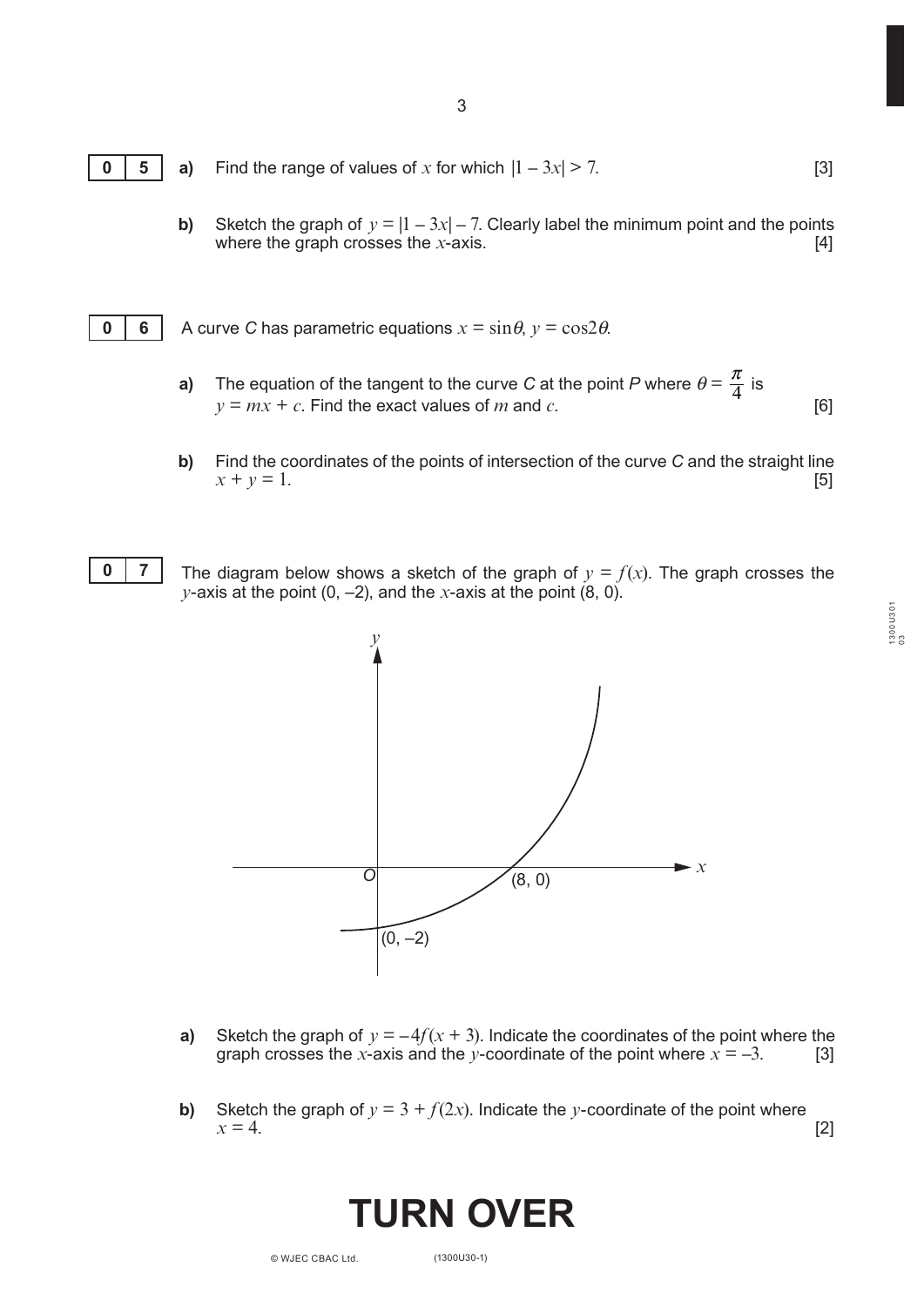- **0 8 a)** The 3<sup>rd</sup>, 19<sup>th</sup> and 67<sup>th</sup> terms of an arithmetic sequence form a geometric sequence. Given that the arithmetic sequence is increasing and that the first term is 3, find the common difference of the arithmetic sequence. [5]
	- **b)** A firm has 100 employees on a particular Monday. The next day it adds 12 employees onto its staff and continues to do so on every successive working day, from Monday to Friday.
		- **i)** Find the number of employees at the end of the 8<sup>th</sup> week.
		- **ii)** Each employee is paid £55 per working day. Determine the total wage bill for the 8 week period. the 8 week period.
- **0 9 a)** Given that  $\alpha$  and  $\beta$  are two angles such that tan $\alpha = 2cot\beta$ , show that

$$
\tan(\alpha + \beta) = -(\tan\alpha + \tan\beta). \tag{2}
$$

**b)** Find all values of  $\theta$  in the range  $0^\circ \le \theta \le 360^\circ$  satisfying the equation

$$
4\tan\theta = 3\sec^2\theta - 7. \tag{6}
$$

**1 0**

**a)** Differentiate each of the following functions with respect to *x*.

- **i)**  $x^5$ ln*x*
- $e^{3x}$  $\frac{c}{x^3 - 1}$ **iii)**  $(\tan x + 7x)^2$  [8] 1 2
- **b)** A function is defined implicitly by

$$
3y + 4xy^2 - 5x^3 = 8.
$$

Find 
$$
\frac{dy}{dx}
$$
 in terms of x and y. [3]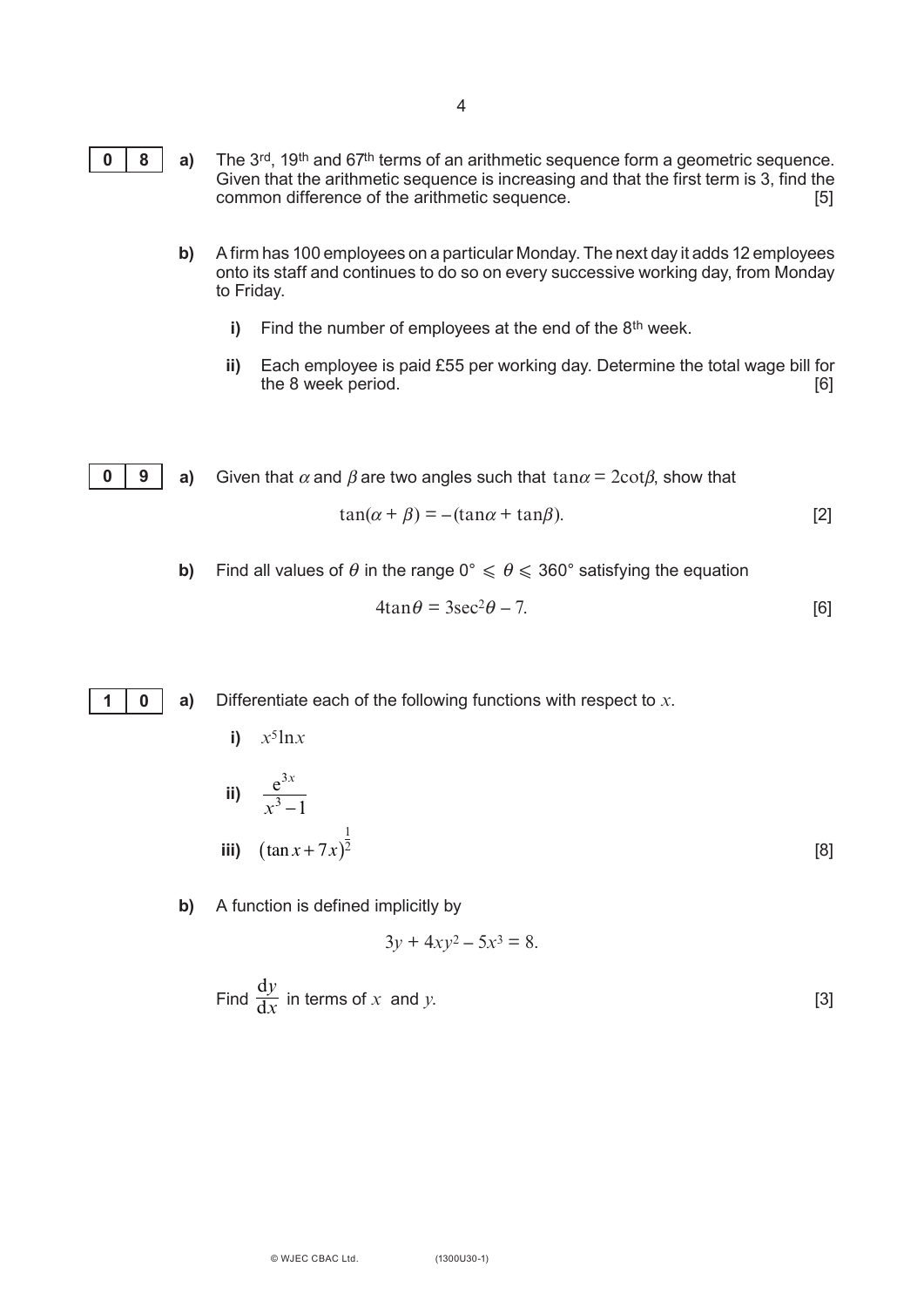

The function  $f(x)$  is defined by

$$
f(x) = \frac{\sqrt{x^2 - 1}}{x}
$$

with domain  $x \geqslant 1$ .

- **a)** Find an expression for  $f^{-1}(x)$ . State the domain for  $f^{-1}$  and sketch both  $f(x)$  and  $f^{-1}(x)$  on the same diagram.  $[6]$ 
	- **b)** Explain why the function  $ff(x)$  cannot be formed. [1]



A chord *AB* subtends an angle θ radians at the centre of a circle. The chord divides the circle into two segments whose areas are in the ratio 1:2.



**a)** Show that 
$$
\sin \theta = \theta - \frac{2\pi}{3}
$$
. [4]

- **b) i)** Show that  $\theta$  lies between 2.6 and 2.7.
	- **ii)** Starting with  $\theta_0 = 2.6$ , use the Newton-Raphson Method to find the value of  $\theta$ correct to three decimal places. [6]

### **TURN OVER**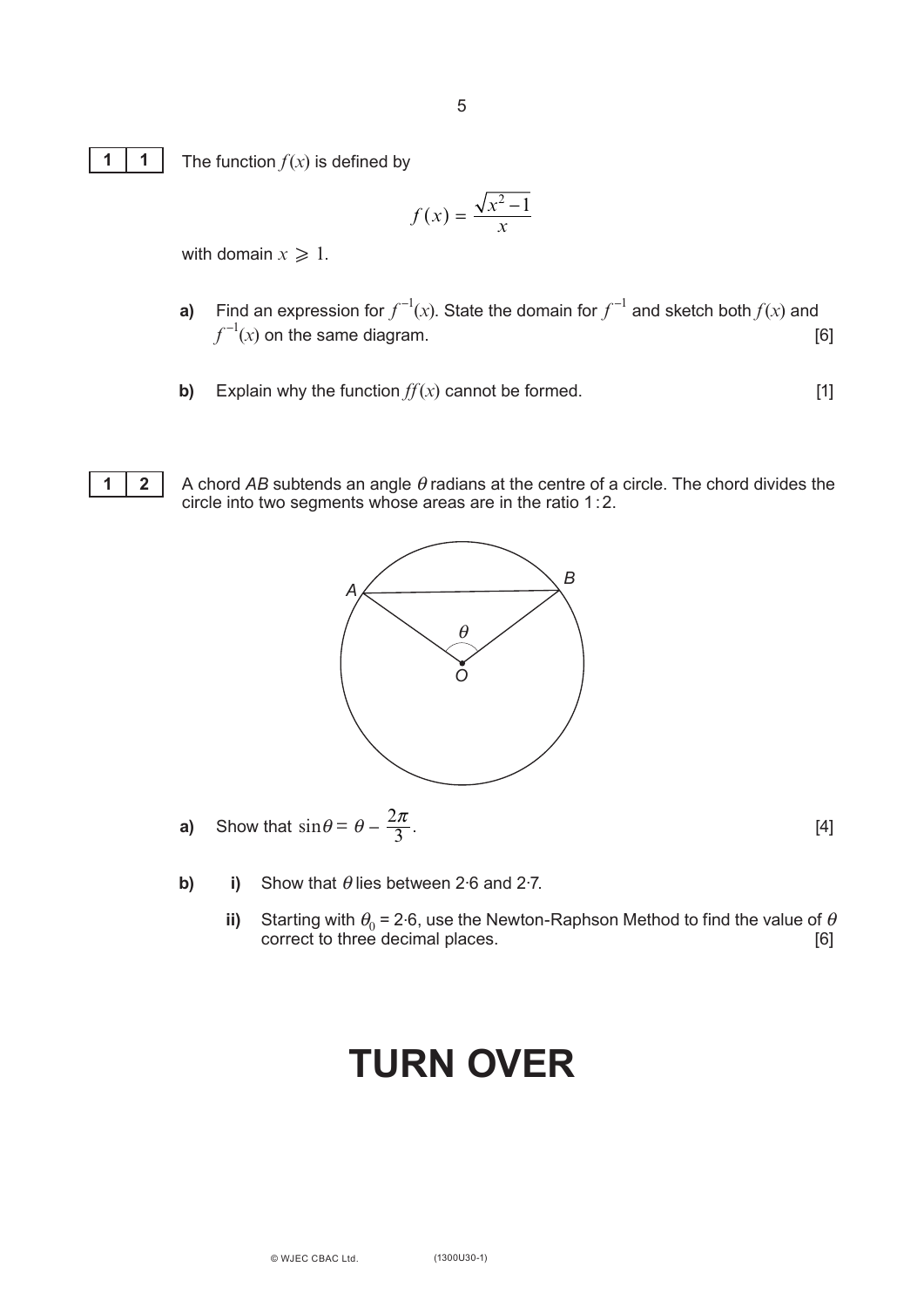

- Wildflowers grow on the grass verge by the side of a motorway. The area populated by wildflowers at time  $t$  years is  $A$  m<sup>2</sup>. The rate of increase of  $A$  is directly proportional to  $A.$
- **a)** Write down a differential equation that is satisfied by  $A$ . [1]
- **b)** At time  $t = 0$ , the area populated by wildflowers is  $0.2 \text{ m}^2$ . One year later, the area has increased to 1.48 m<sup>2</sup>. Find an expression for  $A$  in terms of  $t$  in the form  $pq^t$ , where *p* and *q* are rational numbers to be determined. [7]

**1 4 a)** Find 
$$
\int (e^{2x} + 6\sin 3x) dx
$$
. [2]

**b)** Find 
$$
\int 7(x^2 + \sin x)^6 (2x + \cos x) dx
$$
. [1]

c) Find 
$$
\int \frac{1}{x^2} \ln x \, dx
$$
 [4]

**d)** Use the substitution  $u = 2\cos x + 1$  to evaluate

 $\epsilon$ 

$$
\int_0^{\frac{\pi}{3}} \frac{\sin x}{(2\cos x + 1)^2} dx
$$
 [4]

**1 5** Use proof by contradiction to show that  $\sqrt{6}$  is irrational.  $[5]$ 

#### **END OF PAPER**